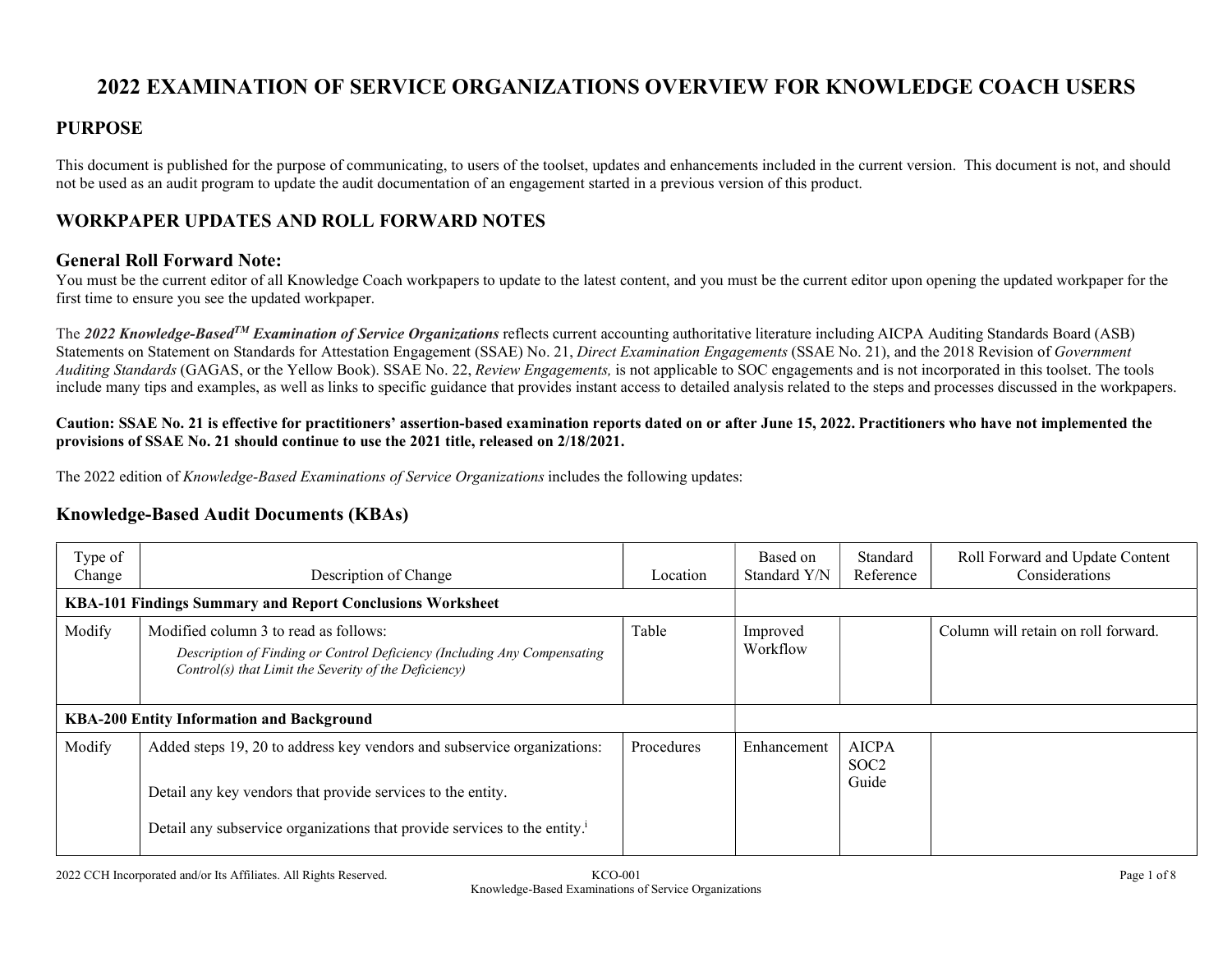| Type of<br>Change | Description of Change                                                                                                                                                                                                                                                                                                                                                                                                                                                                                                                                                                                                              | Location | Based on<br>Standard Y/N | Standard<br>Reference | Roll Forward and Update Content<br>Considerations |
|-------------------|------------------------------------------------------------------------------------------------------------------------------------------------------------------------------------------------------------------------------------------------------------------------------------------------------------------------------------------------------------------------------------------------------------------------------------------------------------------------------------------------------------------------------------------------------------------------------------------------------------------------------------|----------|--------------------------|-----------------------|---------------------------------------------------|
|                   |                                                                                                                                                                                                                                                                                                                                                                                                                                                                                                                                                                                                                                    |          |                          |                       |                                                   |
| New               | New practice point as follows:<br><b>Practice Point:</b> A vendor is considered a subservice organization only if the<br>following apply:<br>The services provided by the vendor are likely to be relevant to report users'<br>understanding of the service organization's system as it relates to the applicable<br>trust services criteria.<br>Controls at the vendor are necessary, in combination with the service organization's<br>controls, to provide reasonable assurance that the service organization's service<br>commitments and system requirements are achieved based on the applicable trust<br>services criteria. |          |                          |                       |                                                   |

## Attestation Programs (ATTs)

| Type of<br>Change                          | Description of Change                                                                                                                                                                                                                                                                                                                                          | Location     | Based on<br>Standard Y/N      | Standard<br>Reference | <b>Roll Forward Considerations</b>                                                                                                                                                                                   |
|--------------------------------------------|----------------------------------------------------------------------------------------------------------------------------------------------------------------------------------------------------------------------------------------------------------------------------------------------------------------------------------------------------------------|--------------|-------------------------------|-----------------------|----------------------------------------------------------------------------------------------------------------------------------------------------------------------------------------------------------------------|
|                                            | <b>ATT-100 Engagement-Level Tailoring Questions</b>                                                                                                                                                                                                                                                                                                            |              |                               |                       |                                                                                                                                                                                                                      |
| Modify                                     | Merged the two following tailoring questions into one:<br>Do we plan to test the operating effectiveness of controls at<br>an interim date?<br>Were substantive engagement procedures performed at an<br>interim date?<br>Were substantive engagement procedures performed at an<br>interim date including test of the operating effectiveness of<br>controls? | TQ Table     | $\mathbf N$                   |                       | The new merged TQ will retain on roll<br>forward. Please review KCO-003 Answer<br>Effects for the Engagement-Level Tailoring<br>Questions Workpaper for more information on<br>the show/hide functioning of this TQ. |
| <b>ATT-101 Overall Attestation Program</b> |                                                                                                                                                                                                                                                                                                                                                                |              |                               |                       |                                                                                                                                                                                                                      |
| Modify                                     | Added practice alert regarding AICPA Statement on<br>Standards for Attestation Engagements (SSAE) No. 21,<br><b>Direct Examination Engagements</b>                                                                                                                                                                                                             | Instructions | New or<br>revised<br>guidance | SSAE-21               |                                                                                                                                                                                                                      |
| Modify                                     | Modified step 1c.iv.a to read "Access to all information of<br>which the responsible party is aware that is relevant to the<br>engagement"                                                                                                                                                                                                                     | Procedures   | New or<br>revised<br>guidance | SSAE-21               | Step will retain on roll forward                                                                                                                                                                                     |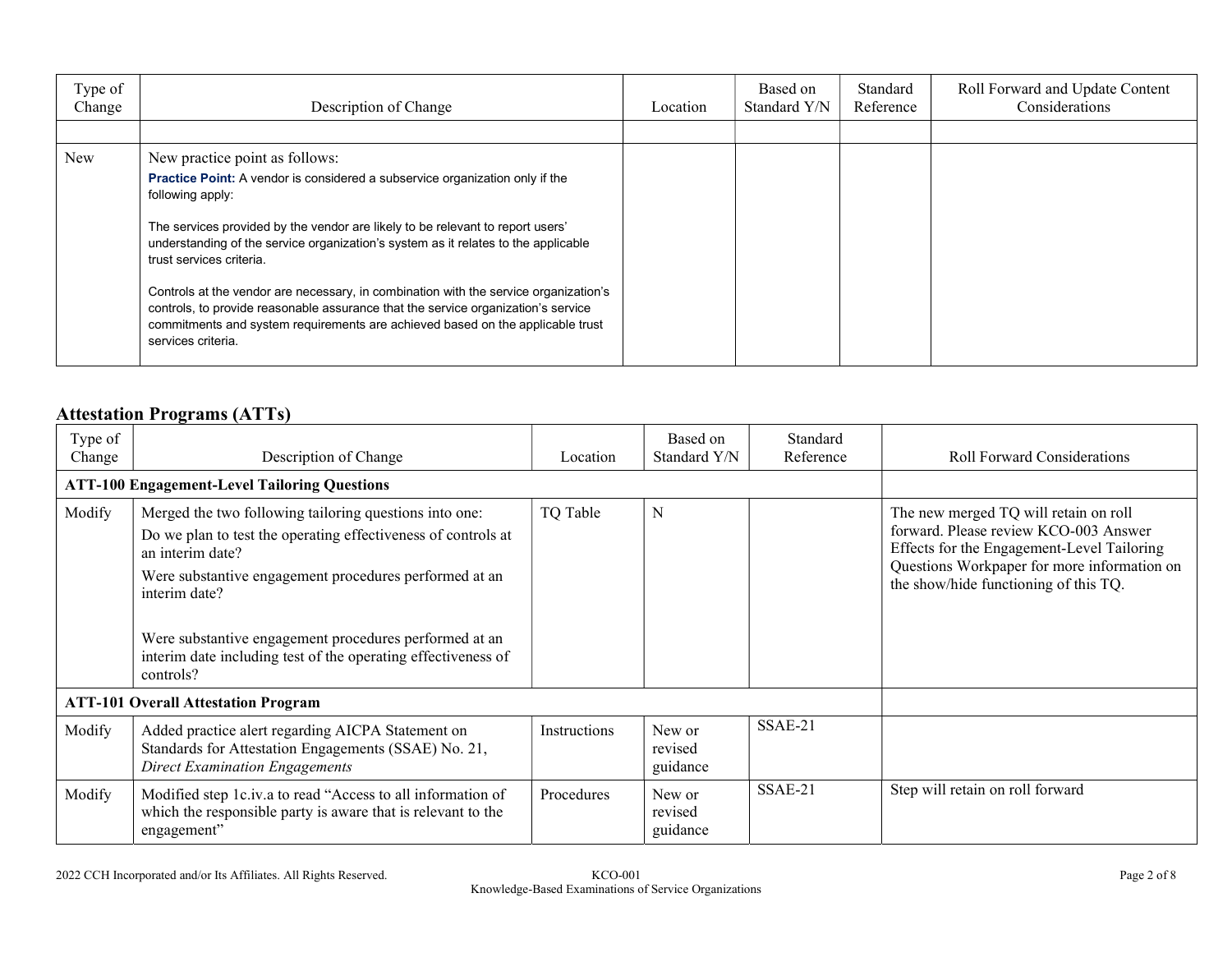| Type of<br>Change | Description of Change                                                                                                                                                                                                                                                                                                                                                                                                                                                       | Location     | Based on<br>Standard Y/N      | Standard<br>Reference | Roll Forward Considerations       |
|-------------------|-----------------------------------------------------------------------------------------------------------------------------------------------------------------------------------------------------------------------------------------------------------------------------------------------------------------------------------------------------------------------------------------------------------------------------------------------------------------------------|--------------|-------------------------------|-----------------------|-----------------------------------|
| Modify            | Modified practice point in Step 5 regarding the auditor being<br>required by law to accept engagement                                                                                                                                                                                                                                                                                                                                                                       | Procedures   | New or<br>revised<br>guidance | SSAE-21               |                                   |
| Modify            | Modified Step 5 under "Engagement Planning and Risk<br>Assessment Procedures" to add management's specialists to<br>the list of responsible party personnel                                                                                                                                                                                                                                                                                                                 | Procedures   | New or<br>revised<br>guidance | SSAE-21               | Step will retain on roll forward  |
|                   | ATT-114 Attestation Program: Examination-Level Engagement to Report on Controls at a Service Organization<br>Relevant to User Entities Internal Control Over Financial Reporting SOC 1                                                                                                                                                                                                                                                                                      |              |                               |                       |                                   |
| Modify            | Added practice alert regarding AICPA Statement on<br>Standards for Attestation Engagements (SSAE) No. 21,<br><b>Direct Examination Engagements</b>                                                                                                                                                                                                                                                                                                                          | Instructions | New or<br>revised<br>guidance | SSAE-21               |                                   |
| Modify            | Modified practice point in Step 2h regarding when the<br>service auditor determines control objectives not reasonable<br>under the circumstances and the matter cannot be resolved,<br>to read as follows: "If the matter cannot be resolved but it is<br>still appropriate to continue with the engagement, whether to<br>communicate the matter in the practitioner's report, and if the<br>matter is to be communicated in the practitioner's report,<br>how, to do so." | Procedures   | New or<br>revised<br>guidance | SSAE-21               |                                   |
| Modify            | Modified Step 19, under "Performing Attest Procedures", to<br>add management's specialists to the list of responsible party<br>personnel                                                                                                                                                                                                                                                                                                                                    | Procedures   | New or<br>revised<br>guidance | SSAE-21               | Step will retain on roll forward. |
|                   | ATT-115 Attestation Program: Engagement to Report on Controls at a Service Organization Relevant to Security,<br>Availability, Processing Integrity, Confidentiality, or Privacy SOC 2 and SOC 3                                                                                                                                                                                                                                                                            |              |                               |                       |                                   |
| Modify            | Added practice alert regarding AICPA Statement on<br>Standards for Attestation Engagements (SSAE) No. 21,<br><b>Direct Examination Engagements</b>                                                                                                                                                                                                                                                                                                                          | Instructions | New or<br>revised<br>guidance | SSAE-21               |                                   |
| Modify            | Modified Step 32, under "Performing Attest Procedures", to<br>add management's specialists to the list of responsible party<br>personnel                                                                                                                                                                                                                                                                                                                                    | Procedures   | New or<br>revised<br>guidance | SSAE-21               |                                   |
|                   | <b>ATT-301 Understanding the Subject Matter</b>                                                                                                                                                                                                                                                                                                                                                                                                                             |              |                               |                       |                                   |
| Modify            | Added a note to clarify the definition of subject matter<br>according to SSAE No. 21, which introduces the concepts of<br>underlying subject matter and subject matter information                                                                                                                                                                                                                                                                                          | Purpose      | New or<br>revised<br>guidance | SSAE-21               |                                   |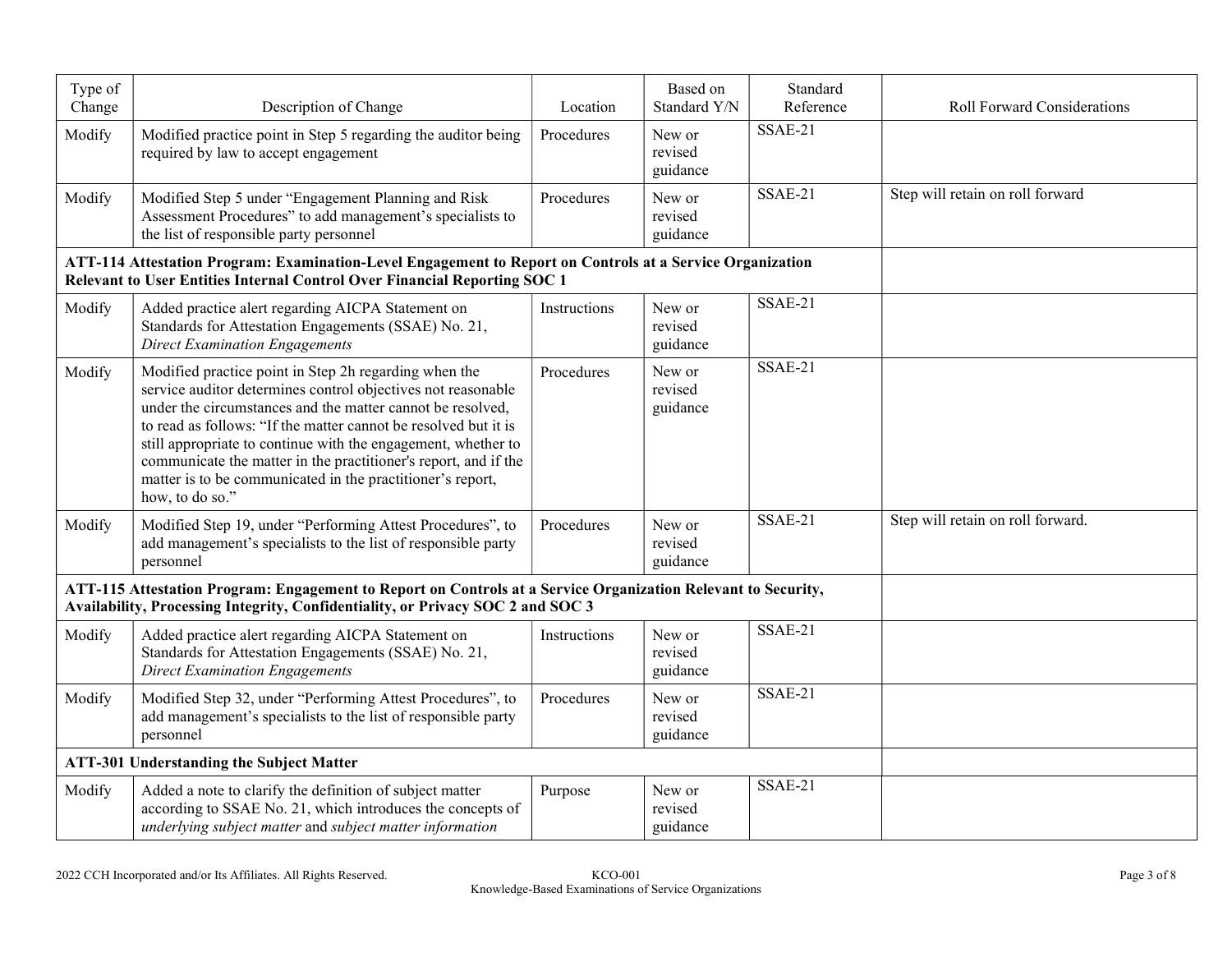| Type of<br>Change                                                        | Description of Change                                                                                                                               | Location                | Based on<br>Standard Y/N | Standard<br>Reference | <b>Roll Forward Considerations</b>                                                                                                                                   |
|--------------------------------------------------------------------------|-----------------------------------------------------------------------------------------------------------------------------------------------------|-------------------------|--------------------------|-----------------------|----------------------------------------------------------------------------------------------------------------------------------------------------------------------|
|                                                                          | <b>ATT-401 Understanding Entity-Level Controls</b>                                                                                                  |                         |                          |                       |                                                                                                                                                                      |
| Modify                                                                   | Modified detailed tables as follows:<br>Removed Columns 6-7 regarding compensating<br>controls (now documented in KBA-101)<br>Minor wording changes | Instructions,<br>Tables | Improved<br>Workflow     |                       | Any columns defaulted prior to removal of<br>these columns will still default to the old<br>response so users should always recheck any<br>defaults on roll forward. |
| <b>ATT-402 Understanding General Controls for Information Technology</b> |                                                                                                                                                     |                         |                          |                       |                                                                                                                                                                      |
| Modify                                                                   | Modified Section III tables "Understanding of IT General<br>Controls for Entities with a More Complex IT<br>Structure" as follows:                  | Instructions,<br>Tables | Improved<br>Workflow     |                       | Any columns defaulted prior to removal of<br>these columns will still default to the old<br>response so users should always recheck any<br>defaults on roll forward. |
|                                                                          | Removed Columns 8-10 regarding compensating<br>controls (now documented in KBA-101)                                                                 |                         |                          |                       |                                                                                                                                                                      |
|                                                                          | Minor wording changes                                                                                                                               |                         |                          |                       |                                                                                                                                                                      |

**Practice Aids (AIDs)** have been modified and updated, where applicable, with additional tips, references, and examples.

- AIDs 101, 201, 914-916 Added practice alert regarding AICPA Statement on Standards for Attestation Engagements (SSAE) No. 21, Direct Examination Engagements.
- AID-101 Overall Examination Engagement Strategy Added clarification of the term *subject matter* to instructions.
- AID-201 Nonattest Services Independence Checklist Added practice alert regarding AICPA Proposed Quality Management Standards; modified practice point regarding staff augmentation arrangements for re-issued exposure draft; clarified instructions regarding services that cannot be provided without impairing the auditor's independence; added specific documentation of the nature of threat(s) identified.
- AIDs 914-916 Added step to document statement about service auditor's independence.
- AID-914, 915 Added a note regarding a disclaimer as to the procedures related to the operating effectiveness of controls in Type 1 report.
- AID-915 Report Preparation Checklist: Engagement to Report on a Service Organization's Controls SOC 2 Added substeps related to identified deviations and work of internal auditors to Step 10; added Step 12 regarding applicable trust services criteria.

Auditor's Reports (RPTs) have been modified and updated, where applicable, in accordance with current guidance.

- RPTs 1010 1070 Added paragraph regarding independence to "Service Auditor's Responsibilities" section of the report..
- RPTs 1010B, 1016 Modified footnote regarding subservice organizations.
- RPT-1021 Service Auditor's Engagement (SOC 1®): Adverse Opinion on a Description of a Service Organization's System and the Suitability of the Design and Operating Effectiveness of Controls (Type 2) Added footnotes regarding complementary user controls and management assertion.
- RPT-1022 Service Auditor's Engagement (SOC 1®): Disclaimer of Opinion on a Description of a Service Organization's System and the Suitability of the Design and Operating Effectiveness of Controls (Type 2) Modified to remove "Service Organization's Responsibilities" and "Service Auditor's Responsibilities" paragraphs. Those responsibilities are now addressed in the Scope.
- RPTs 1042, 1048, 1049, 1051, 1055, 1056 Deleted reference to complementary subservice organization's controls from footnote on restricted use.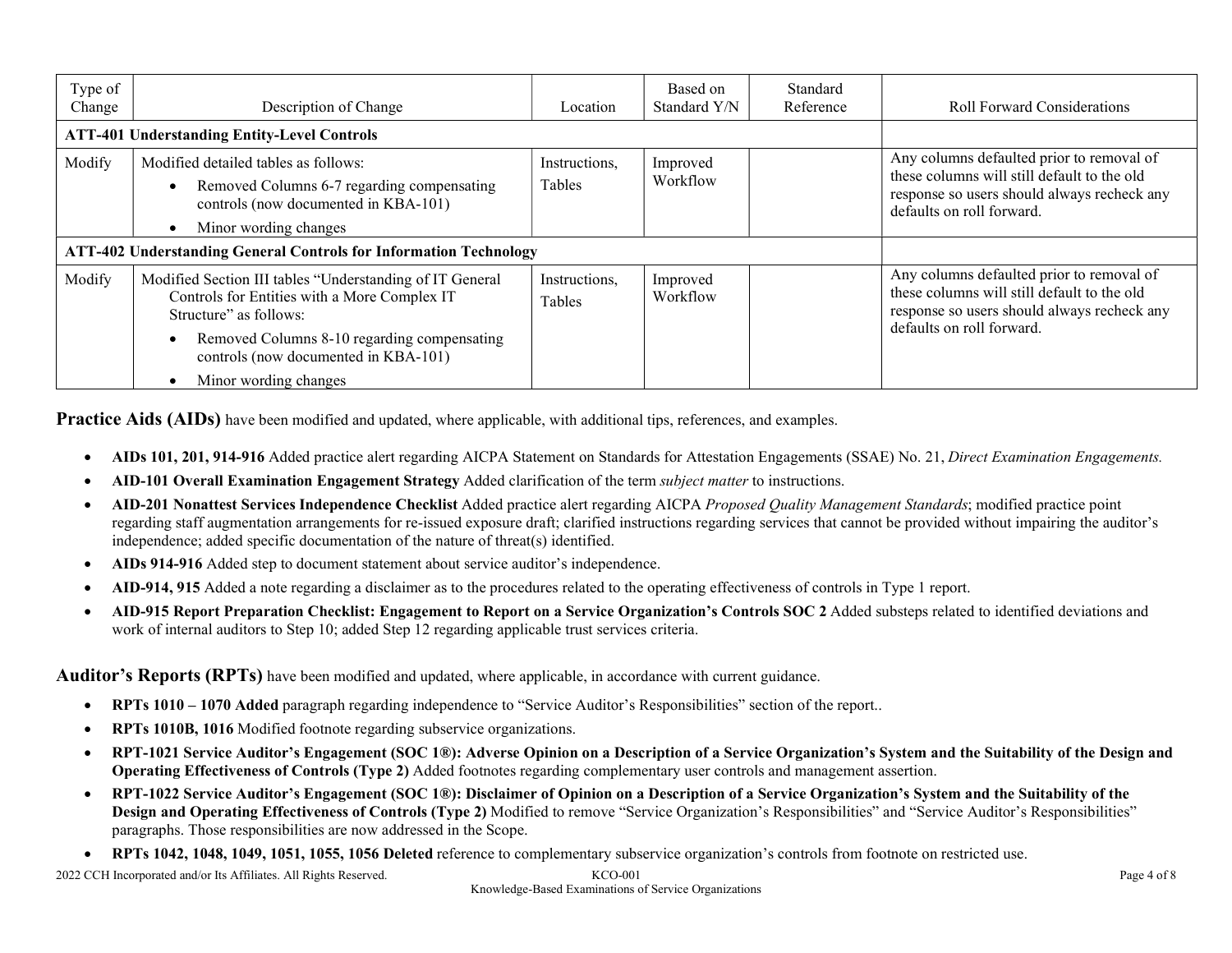- RPT-1043 Service Auditor's Engagement (SOC 2®): Unmodified Opinion on a Description of a Service Organization's System and the Suitability of the Design and Operating Effectiveness of Controls Relevant to Security, Availability, Processing Integrity, Confidentiality, and Privacy (Type 2) (Assumptions: Subservice Organization – Inclusive Method, Complementary User Entity Controls Are Required for the Service Organization to Achieve Certain Service Commitments and System Requirements) Deleted reference to complementary subservice organization's controls from "Restricted Use" section.
- RPT-1060 Service Auditor's Engagement (SOC 2®): Unmodified Opinion on a Description of a Service Organization's System and the Suitability of the Design and Operating Effectiveness of Controls Relevant to Security, Availability, Processing Integrity, Confidentiality, and Privacy When Reporting Under AT-C section 205 and ISAE 3000 (Revised) Added sentence regarding other procedures to "Service Auditor's Responsibilities" section.
- RPT-1070 Service Auditor's Engagement (SOC 3®): Unmodified Opinion on Management's Assertion Related to a Service Organization's System and the Suitability of the Design and Operating Effectiveness of Controls Relevant to Security, Availability, Processing Integrity, Confidentiality, and Privacy Added footnote regarding applicable trust service criteria.
- RPTs 1040, 1044 Minor wording changes.

Correspondence Documents (CORs) have been modified and updated, where applicable, in accordance with current guidance.

- COR-210 Engagement Letter: Engagement to Report on Controls at a Service Organization (SOC 1<sup>®</sup>) Added paragraph that addresses objective of the examination.
- CORs 212, 916, 917, 918, 920, 921 Added footnotes regarding trust services criteria / categories.
- COR-212 Engagement Letter: Engagement to Report on Controls at a Service Organization Relevant to Security, Availability, Processing Integrity, Confidentiality, or Privacy (SOC 3®) Added footnote regarding description criteria.
- CORs 911, 912, 915, 916, 917, 921 Added representations related to COVID-19 pandemic and distribution of practitioner's report.
- CORs 911-914, 919, 920 Updated representation regarding criteria stated in management's assertion.
- CORs 915-918 Updated representation regarding the trust services categories to be included within the scope of the examination.
- CORs 911-918, 921 Updated representation regarding information and access provided.
- CORs 911, 912, 915, 916, 917, 921 Added footnote regarding the appropriate service organization personnel signing the representation letter.
- CORs 913-918, 920, 921 Modified footnotes that address management's representations not provided or not reliable to include determining the possible effect on the opinion in the practitioner's report.

**Resource Documents (RESs)** have been modified and updated, where applicable, in accordance with current guidance.

- RES-001 Knowledge-Based Service Organization Engagements Methodology Overview Added practice alert regarding AICPA Statement on Standards for Attestation Engagements (SSAE) No. 21, Direct Examination Engagements, and AICPA Proposed Quality Management Standards, and updated, where applicable, in accordance with new/revised guidance.
- RESs 014-017 Added footnote regarding trust services criteria.
- RES-021 SOC 2® Sample Reporting Package Illustration Only Added section "Applicable Trust Services Criteria and the Related Controls"; replaced "Changes to the System During Period" section with "Changes to the System and Major Incidents During the Period"; added statement regarding the service auditor's independence to the illustrative Independent Service Auditor's Report.
- RES-007, 012, 019 Minor wording changes.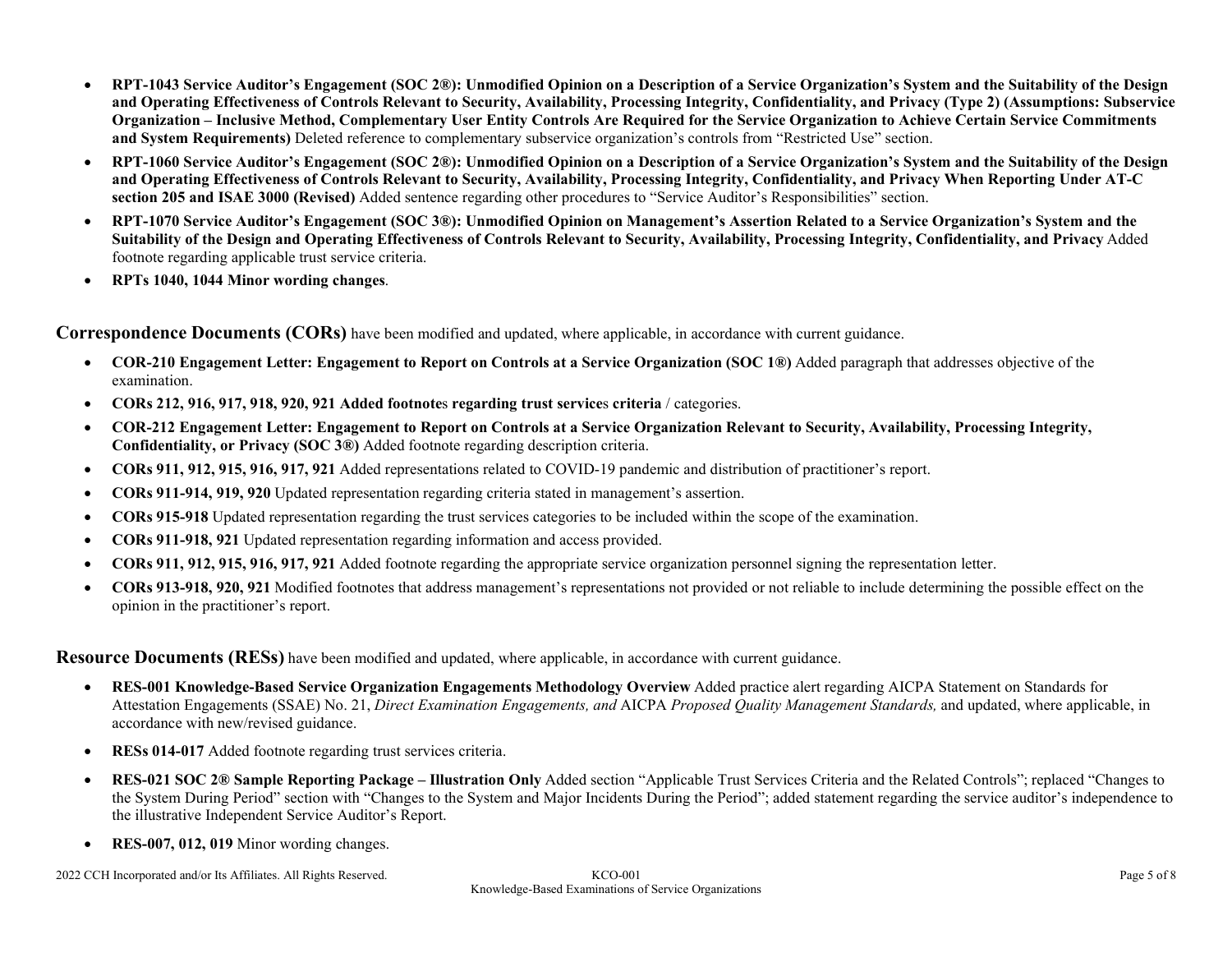#### In addition, forms and practice aids throughout have been updated to include new examples and tips and, where applicable, to take into account:

New literature, standards, and developments, reflected in the following current audit and accounting guidance:

- AICPA Auditing Standards Board (ASB) Statements on Standards for Attestation Engagements (SSAE) No. 21, Direct Examination Engagements
- 2018 Revision of *Government Auditing Standards* (GAGAS, or the Yellow Book)

Users of this content should consider guidance issued subsequent to these items to determine their effect on engagements conducted using this product.

### RELATED, FOUNDATIONS AND ASSOCIATION WORKPAPERS FOR THIS TITLE

Related workpapers are Knowledge Coach Word workpapers where information flows in or out of tables within the workpaper. Some of these related workpapers are Foundation workpapers or associated workpapers.

Foundation Workpapers include most of the Communication Hub workpapers, which are central to the Knowledge-Based Audit Methodology used by the Knowledge Coach titles. Associated workpapers require you to associate them with custom values, such as audit areas, specialists, service organizations, and other items. Workpapers require an association when you need to have more than one instance of a particular Knowledge Coach workpaper in your binder for each type of item to which the workpaper is related. Making this association allows Knowledge Coach information to flow properly between workpapers.

| Form No.       | Form Name                                                        | Foundation<br>Workpaper |
|----------------|------------------------------------------------------------------|-------------------------|
| <b>KBAs</b>    | KNOWLEDGE-BASED AUDIT DOCUMENTS                                  |                         |
| $KBA-101$      | Findings Summary and Report Conclusions Worksheet                | X                       |
| $KBA-200$      | Entity Information and Background                                | X                       |
| <b>KBA-201</b> | Attestation Client/Engagement Acceptance Form                    |                         |
| <b>KBA-501</b> | Risk Assessment and Attest Program: Examination-Level Engagement | X                       |
| <b>KBA-901</b> | Engagement Review and Approval Checklist                         |                         |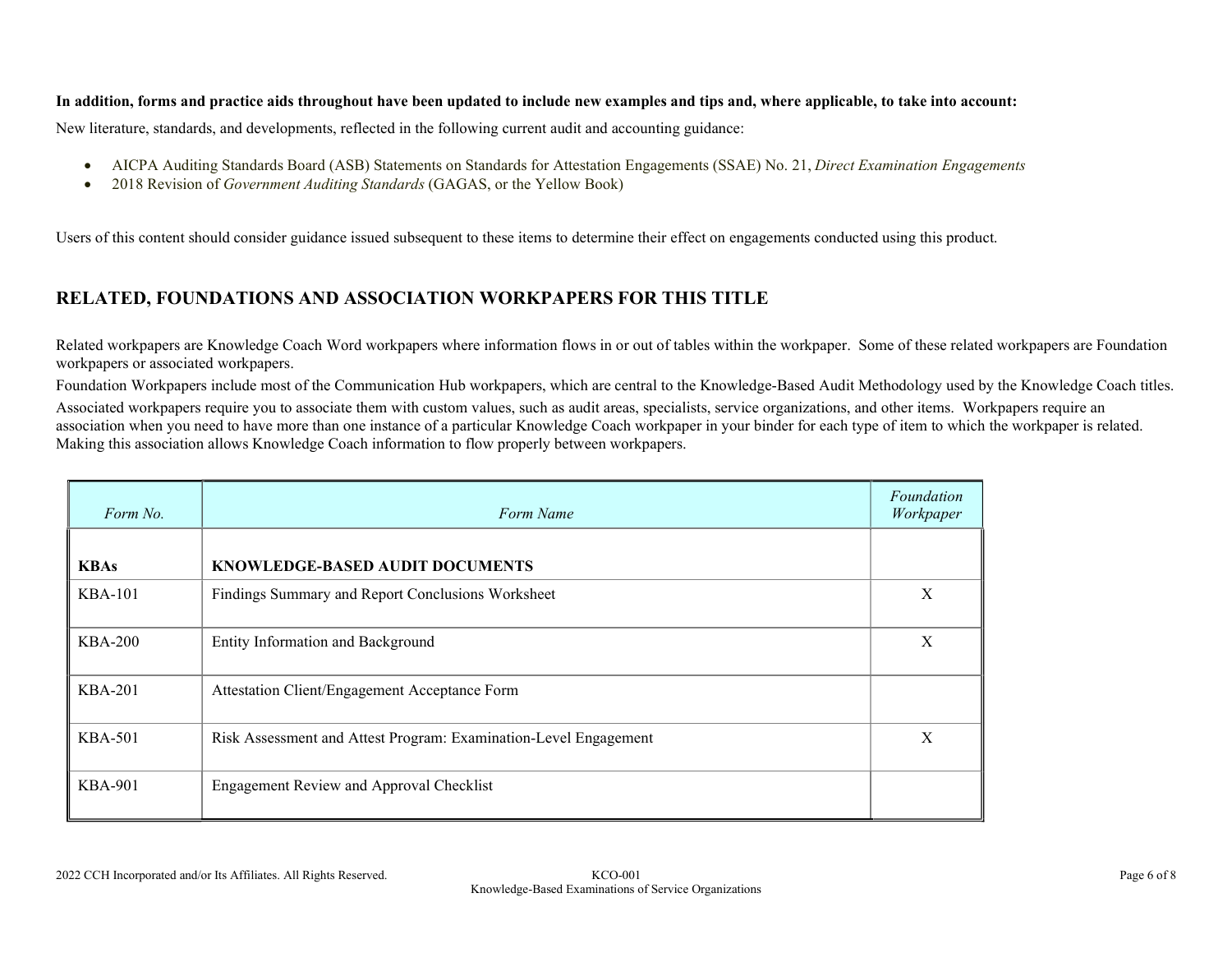| Form No.       | Form Name                                                                                                                                                                                  | Foundation<br>Workpaper |
|----------------|--------------------------------------------------------------------------------------------------------------------------------------------------------------------------------------------|-------------------------|
| <b>KBA-902</b> | Attestation Engagement Documentation Checklist                                                                                                                                             |                         |
| <b>ATTs</b>    | <b>ATTESTATION PROGRAMS</b>                                                                                                                                                                |                         |
| ATT-100        | <b>Engagement-Level Tailoring Questions</b>                                                                                                                                                | X                       |
| ATT-101        | <b>Overall Attestation Program</b>                                                                                                                                                         |                         |
| ATT-114        | Attestation Program: Examination-Level Engagement to Report on Controls at a Service Organization<br>Relevant to User Entities Internal Control Over Financial Reporting (SOC 1)           |                         |
| ATT-115        | Attestation Program: Engagement to Report on Controls at a Service Organization Relevant to Security,<br>Availability, Processing Integrity, Confidentiality, or Privacy (SOC 2 and SOC 3) |                         |
| ATT-301        | Understanding the Subject Matter                                                                                                                                                           |                         |
| ATT-401        | Understanding Entity-Level Controls                                                                                                                                                        |                         |
| ATT-402        | Understanding General Controls for Information Technology                                                                                                                                  |                         |
| ATT-403        | Evaluation of Management's Description of the Service Organization's System for SOC 1 Examinations                                                                                         |                         |
| ATT-404        | Evaluation of Management's Description of the Service Organization's System (SOC 2 and SOC 3)                                                                                              |                         |
| ATT-901        | Attestation Program: Subsequent Events                                                                                                                                                     |                         |
| <b>AIDs</b>    | <b>PRACTICE AIDS</b>                                                                                                                                                                       |                         |
| AID-101        | Overall Examination Engagement Strategy                                                                                                                                                    | X                       |
| $AID-201$      | Nonattest Services Independence Checklist                                                                                                                                                  |                         |